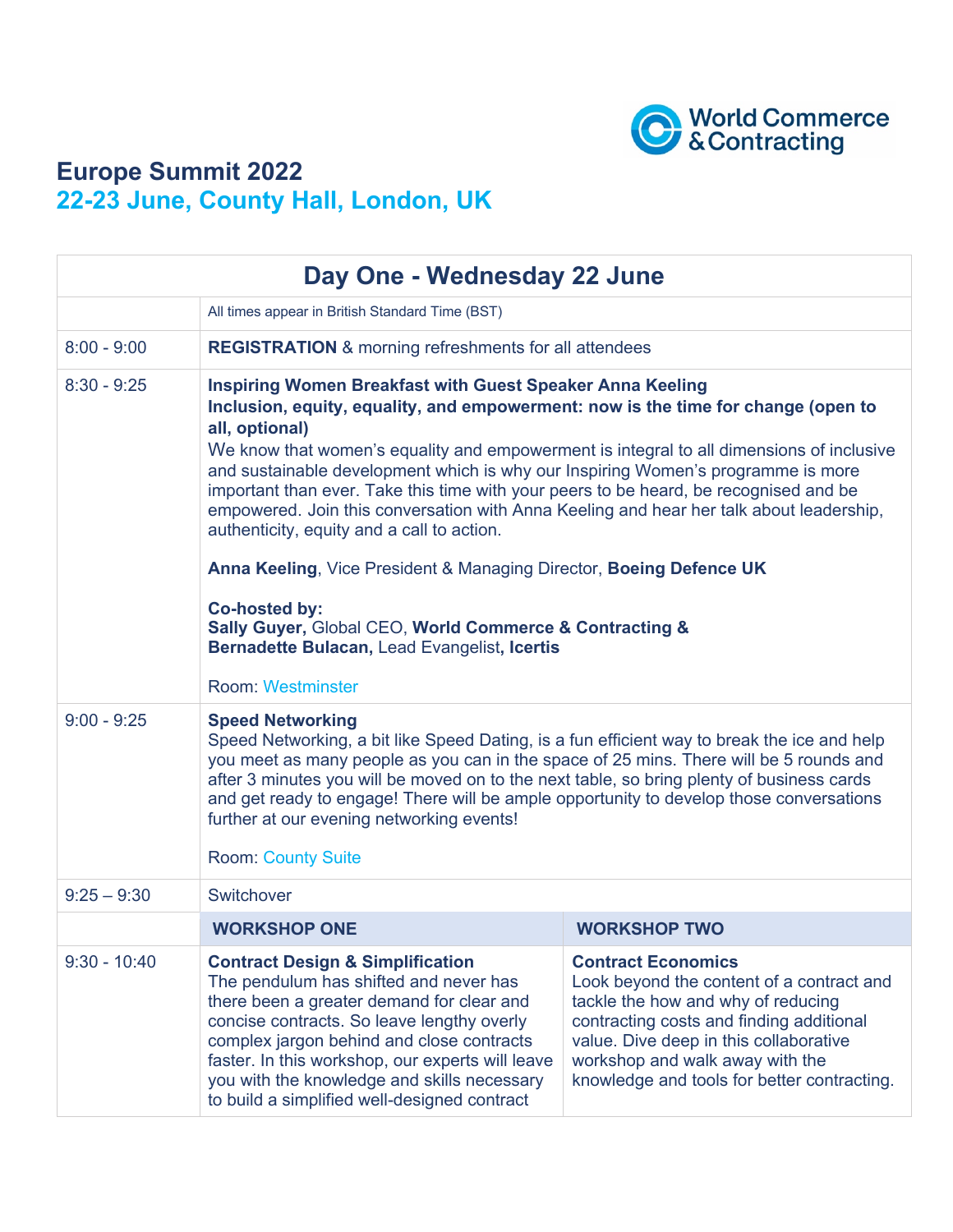|                 | from the ground up in order to produce better<br>outcomes.<br><b>Workshop Leader:</b><br>Stefania Passera, Contract Design &<br>Visualization Consultant, WorldCC Designer<br>in Residence<br><b>Room: Westminster</b>                                                                                                                                                                                                                                                                                                                                                                                                                                                                                                                                                                                                                                                                                                                                  | <b>Workshop Leaders:</b><br><b>Andrew Mellors, Director-Presales,</b><br><b>SirionLabs</b><br>Piers Bishop, Regional Vice President -<br><b>UKIN Sales, SirionLabs</b><br>Sally Guyer, Global CEO, World<br><b>Commerce &amp; Contracting</b><br><b>Partnered by SirionLabs</b><br><b>Room: County Suite</b>                                                                                                                                                                                                                                                                                                                                                                                                                                                                                                                                                                                                                                                                       |
|-----------------|---------------------------------------------------------------------------------------------------------------------------------------------------------------------------------------------------------------------------------------------------------------------------------------------------------------------------------------------------------------------------------------------------------------------------------------------------------------------------------------------------------------------------------------------------------------------------------------------------------------------------------------------------------------------------------------------------------------------------------------------------------------------------------------------------------------------------------------------------------------------------------------------------------------------------------------------------------|------------------------------------------------------------------------------------------------------------------------------------------------------------------------------------------------------------------------------------------------------------------------------------------------------------------------------------------------------------------------------------------------------------------------------------------------------------------------------------------------------------------------------------------------------------------------------------------------------------------------------------------------------------------------------------------------------------------------------------------------------------------------------------------------------------------------------------------------------------------------------------------------------------------------------------------------------------------------------------|
| 10:15-12:15     | Blue Sky Room - Part I - By Invitation only                                                                                                                                                                                                                                                                                                                                                                                                                                                                                                                                                                                                                                                                                                                                                                                                                                                                                                             |                                                                                                                                                                                                                                                                                                                                                                                                                                                                                                                                                                                                                                                                                                                                                                                                                                                                                                                                                                                    |
|                 | Chaired by: Tim Cummins, Professor, Leeds University; President, World Commerce &<br><b>Contracting</b>                                                                                                                                                                                                                                                                                                                                                                                                                                                                                                                                                                                                                                                                                                                                                                                                                                                 |                                                                                                                                                                                                                                                                                                                                                                                                                                                                                                                                                                                                                                                                                                                                                                                                                                                                                                                                                                                    |
|                 | Room: Thames 1                                                                                                                                                                                                                                                                                                                                                                                                                                                                                                                                                                                                                                                                                                                                                                                                                                                                                                                                          |                                                                                                                                                                                                                                                                                                                                                                                                                                                                                                                                                                                                                                                                                                                                                                                                                                                                                                                                                                                    |
| $10:40 - 11:10$ | <b>Break</b><br><b>Room: Thames Lounge</b>                                                                                                                                                                                                                                                                                                                                                                                                                                                                                                                                                                                                                                                                                                                                                                                                                                                                                                              |                                                                                                                                                                                                                                                                                                                                                                                                                                                                                                                                                                                                                                                                                                                                                                                                                                                                                                                                                                                    |
|                 | <b>WORKSHOP THREE</b>                                                                                                                                                                                                                                                                                                                                                                                                                                                                                                                                                                                                                                                                                                                                                                                                                                                                                                                                   | <b>WORKSHOP FOUR</b>                                                                                                                                                                                                                                                                                                                                                                                                                                                                                                                                                                                                                                                                                                                                                                                                                                                                                                                                                               |
| $11:10 - 12:20$ | <b>Contracting Tech 101</b><br>Be Prepared to Fail: How to implement<br>digital contracting.<br>In this highly interactive workshop we are<br>talking about being prepared to fail. The<br>belief that failure is not acceptable is trained<br>into us throughout our careers; and that leads<br>to an aversion to risk and risk taking.<br>Alistair embarked on a CLM project in 2012<br>when there wasn't much precedent for<br>implementing a successful CLM, certainly in<br>the UK. So he had to try, and fail, and learn<br>and try again.<br>Following this iterate fast, fail quickly, iterate<br>again approach, he was very successful -<br>reducing contract cycle times from a 17-day<br>average to just 5 days, contract litigation by<br>20% and external legal spend on contracts by<br>30%.<br>We estimate that 35% of all CLM projects fail<br>and it is rarely due to system limitations; a<br>key cause is the failure to start with | <b>Negotiation</b><br>The World Economic Forum has identified<br>skill in negotiation as one of the top ten<br>skills essential to success, regardless of<br>what job you may hold. And if you happen<br>to be in procurement, it is your third most<br>important skill. Furthermore, negotiational<br>ability has been cited as making an impact<br>on 60% on a person's chances of success<br>in business.<br>After an intensive study of more than<br>35,000 negotiations—dating back to<br>1976-we have identified just four<br>important topics within the negotiating field<br>as key to maximizing your effectiveness. In<br>this session, Keld will share his experience,<br>observations and recommendations on<br>these four crucial topics.<br>If you have participated in any of Keld's<br>previous WorldCC events, you will still want<br>to join this one-you are in for some brand-<br>new insights and applications, building<br>upon what you've already learned. |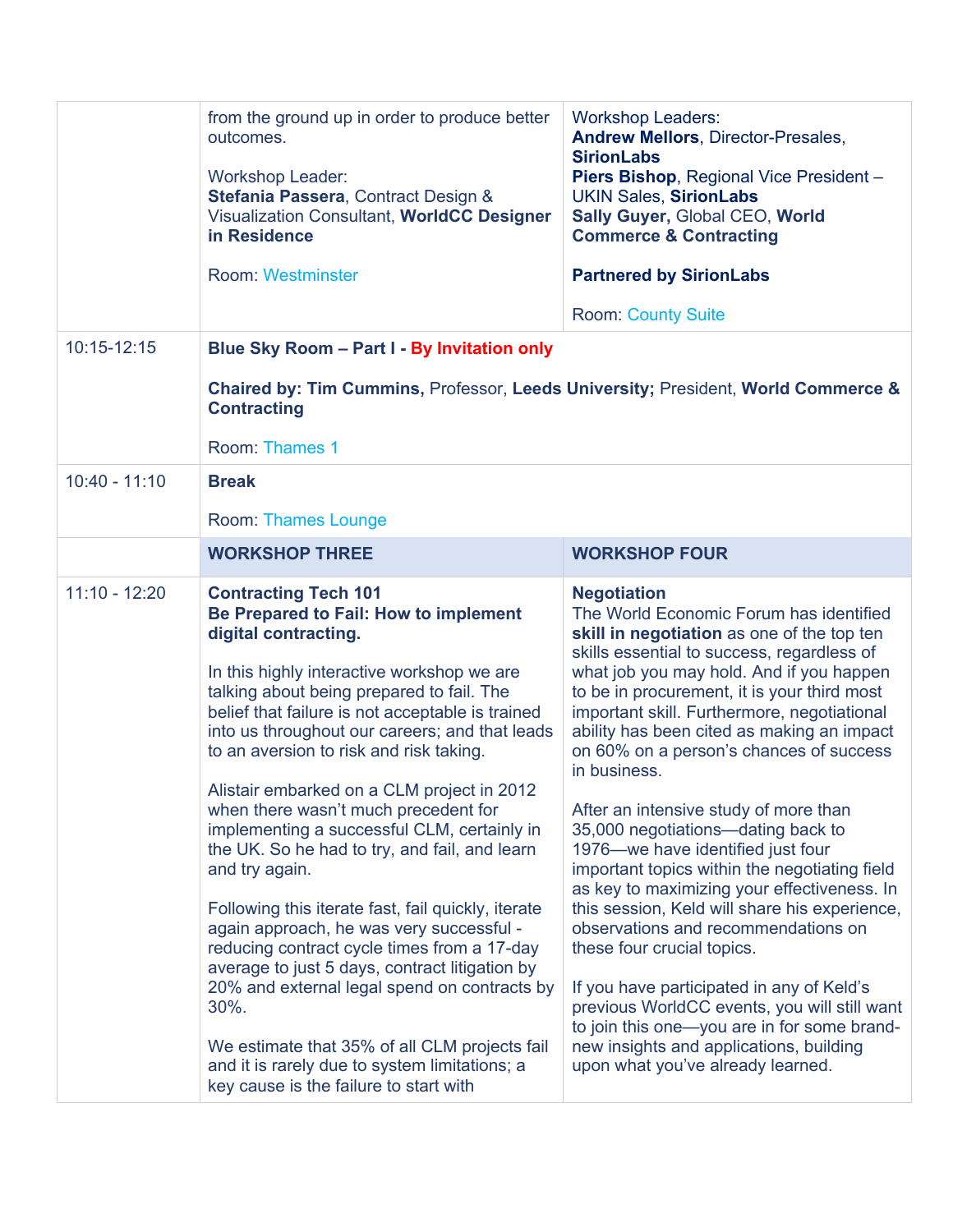|                 | overarching objectives and measures of<br>success.<br>Being prepared to fail isn't the same as failing<br>to prepare. Preparation is key to success in<br>CLM and law tech more widely and I<br>recommend that anyone embarking on a<br>digital legal projects follows this methodology<br>Once you have thrown off the shackles of a<br>fear of failure it is like a superpower and you<br>become prepared to try anything<br><b>Workshop Leaders:</b><br>Alistair Maiden, CEO, Syke<br>Lewis Bretts, COO & Chief Legal Engineer,<br><b>Syke</b><br><b>Partnered by Syke</b><br><b>Room: Westminster</b>                                                                                                                                                                                                                                                                                                                                                              | A world-renowned negotiation expert, Keld<br>Jensen shares his in-depth knowledge and<br>experience to help you unlock the hidden<br>potential in every negotiation situation. You<br>will understand the basic negotiation<br>strategy choices, the principle of<br>TrustCurrency, the rules of the negotiating<br>game, and the award-winning negotiational<br>model, NegoEconomics.<br><b>Workshop Leader:</b><br>Keld Jensen, Senior Negotiation Advisor,<br>Professor, Award Winning Author<br><b>Room: County Suite</b> |
|-----------------|------------------------------------------------------------------------------------------------------------------------------------------------------------------------------------------------------------------------------------------------------------------------------------------------------------------------------------------------------------------------------------------------------------------------------------------------------------------------------------------------------------------------------------------------------------------------------------------------------------------------------------------------------------------------------------------------------------------------------------------------------------------------------------------------------------------------------------------------------------------------------------------------------------------------------------------------------------------------|-------------------------------------------------------------------------------------------------------------------------------------------------------------------------------------------------------------------------------------------------------------------------------------------------------------------------------------------------------------------------------------------------------------------------------------------------------------------------------------------------------------------------------|
| 12:20-12:25     | Switchover                                                                                                                                                                                                                                                                                                                                                                                                                                                                                                                                                                                                                                                                                                                                                                                                                                                                                                                                                             |                                                                                                                                                                                                                                                                                                                                                                                                                                                                                                                               |
| $12:25 - 12:45$ | Grand Opening - Delivering strategic value in an uncertain world<br>The results of our 2021 Benchmark report revealed that the number one priority for our<br>members is 'increasing strategic value'. In a world where human prosperity depends on<br>trade and trade is facilitated through a variety of commercial relationships, we must make a<br>fundamental shift towards collaboration in order to achieve success in an uncertain world.<br>This has taken on an even deeper meaning while we continue to face the challenges of the<br>ongoing pandemic. Our community, as contracting and commercial professionals is now in<br>the spotlight and it is our duty to rise to the occasion if we want to stay ahead, stay relevant,<br>stay connected and deliver strategic value.<br>Sally Guyer, Global CEO, World Commerce & Contracting<br>Tim Cummins, Professor, Leeds University; President, World Commerce & Contracting<br><b>Room: County Suite</b> |                                                                                                                                                                                                                                                                                                                                                                                                                                                                                                                               |
| $12:45 - 13:45$ | <b>Lunch - sponsored by DocuSign</b>                                                                                                                                                                                                                                                                                                                                                                                                                                                                                                                                                                                                                                                                                                                                                                                                                                                                                                                                   |                                                                                                                                                                                                                                                                                                                                                                                                                                                                                                                               |
|                 | Room: Thames Lounge                                                                                                                                                                                                                                                                                                                                                                                                                                                                                                                                                                                                                                                                                                                                                                                                                                                                                                                                                    |                                                                                                                                                                                                                                                                                                                                                                                                                                                                                                                               |
| $13:45 - 15:30$ | Blue Sky Room - Part II - By Invitation only                                                                                                                                                                                                                                                                                                                                                                                                                                                                                                                                                                                                                                                                                                                                                                                                                                                                                                                           |                                                                                                                                                                                                                                                                                                                                                                                                                                                                                                                               |
|                 | Chaired by: Tim Cummins, Professor, Leeds University; President, World Commerce &<br><b>Contracting</b><br>Room: Thames 1                                                                                                                                                                                                                                                                                                                                                                                                                                                                                                                                                                                                                                                                                                                                                                                                                                              |                                                                                                                                                                                                                                                                                                                                                                                                                                                                                                                               |
| $13:45 - 14:15$ | Keynote address: the awakening - why DEI action matters to everyone                                                                                                                                                                                                                                                                                                                                                                                                                                                                                                                                                                                                                                                                                                                                                                                                                                                                                                    |                                                                                                                                                                                                                                                                                                                                                                                                                                                                                                                               |
|                 |                                                                                                                                                                                                                                                                                                                                                                                                                                                                                                                                                                                                                                                                                                                                                                                                                                                                                                                                                                        |                                                                                                                                                                                                                                                                                                                                                                                                                                                                                                                               |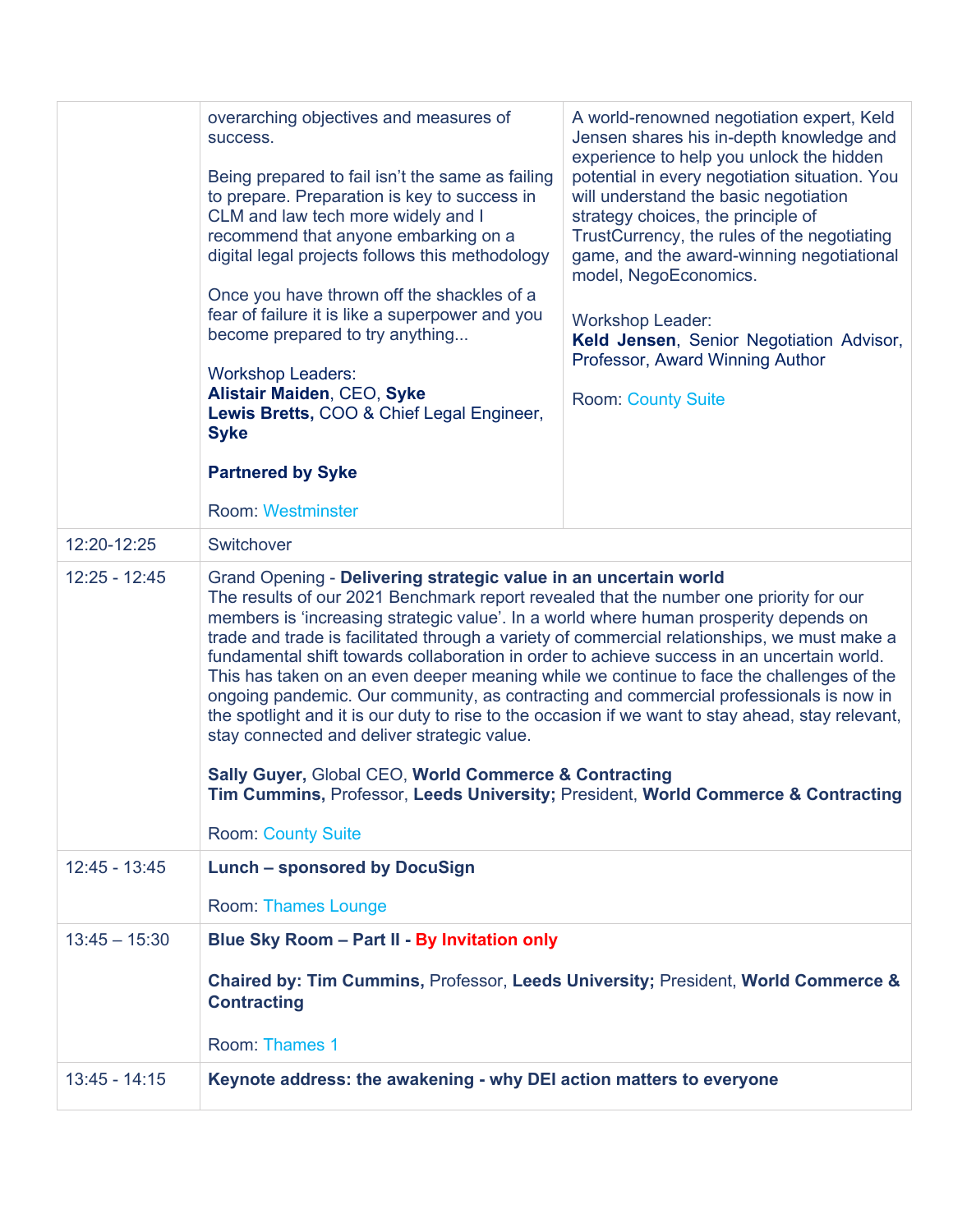|                 | There is no denying that conversations around DEI are on the rise, in the last two years<br>social inequalities and racial injustice have been laid bare as the pandemic stormed across<br>the globe. The murder of George Floyd, hate crimes against Asian and Jewish<br>communities; the pink recession, are creating an awakening in many organisations. But is<br>this reinvigorated conversation translating to results? While diversity metrics have their<br>place, it is the human stories that can inspire us to change behaviour. DEI activist Dr.<br>Miranda Brawn will bring the human stories behind this movement to life, enlightening as to<br>why DEI action should matter not just to leaders but to all employees. Inspiring you to<br>create the change you wish to see in your own workplace.<br>Dr. Miranda Brawn, Board Advisor, Lawyer, Philanthropist, DEI Activist; Founder,<br>President & CEO, TMBDLF.com<br>Moderated by Sally Guyer, Global CEO, World Commerce & Contracting<br><b>Room: County Suite</b>                                                                    |                                                                                                                                                                                                                                                                                                                                                                                                                                                                                                                                                                                                                                                                                                                                                                                                                                                               |
|-----------------|-------------------------------------------------------------------------------------------------------------------------------------------------------------------------------------------------------------------------------------------------------------------------------------------------------------------------------------------------------------------------------------------------------------------------------------------------------------------------------------------------------------------------------------------------------------------------------------------------------------------------------------------------------------------------------------------------------------------------------------------------------------------------------------------------------------------------------------------------------------------------------------------------------------------------------------------------------------------------------------------------------------------------------------------------------------------------------------------------------------|---------------------------------------------------------------------------------------------------------------------------------------------------------------------------------------------------------------------------------------------------------------------------------------------------------------------------------------------------------------------------------------------------------------------------------------------------------------------------------------------------------------------------------------------------------------------------------------------------------------------------------------------------------------------------------------------------------------------------------------------------------------------------------------------------------------------------------------------------------------|
| $14:15 - 14:20$ | Switchover                                                                                                                                                                                                                                                                                                                                                                                                                                                                                                                                                                                                                                                                                                                                                                                                                                                                                                                                                                                                                                                                                                  |                                                                                                                                                                                                                                                                                                                                                                                                                                                                                                                                                                                                                                                                                                                                                                                                                                                               |
|                 | <b>HUMANS MEET TECHNOLOGY</b>                                                                                                                                                                                                                                                                                                                                                                                                                                                                                                                                                                                                                                                                                                                                                                                                                                                                                                                                                                                                                                                                               | <b>FUTURE SKILLS</b>                                                                                                                                                                                                                                                                                                                                                                                                                                                                                                                                                                                                                                                                                                                                                                                                                                          |
| $14:20 - 14:50$ | <b>Case Study #1 with Icertis</b><br><b>Tech &amp; Human Ingenuity: How Accenture</b><br>digitizes contracts to amplify value<br>A fireside chat with Anand Pandya, Legal<br>Director, Global Lead Technology &<br><b>Innovation, Accenture and Bernadette</b><br><b>Bulacan, Chief Evangelist, Icertis</b><br>With a Legal team of more than 2,800<br>professionals in 46 countries, Accenture<br>is always looking for innovative ways to<br>provide valued guidance and better<br>service to its people and clients. The<br>team negotiates and executes thousands<br>of highly customized, multilingual legal<br>contracts every month, trusting lcertis<br>Contract Intelligence with its end-to-end<br>contracting process. Accenture not only<br>digitizes its contracts but also empowers<br>the organization with Contract<br>Intelligence, in order to work more<br>effectively with global account teams to<br>reach shared deal goals.<br>In this session, Anand Pandya and<br>Bernadette Bulacan, will:<br>Discuss the unique contract<br>$\bullet$<br>challenges that face global, fast-paced | Shaping the future of work: what you<br>will need to know to get ahead<br>Workforce availability, retention and skill<br>shortages are proving persistent problems.<br>Those who bring demonstrable value to the<br>demands of today's fast-changing markets<br>will be in the most demand. How are you<br>making decisions about what skills and<br>competencies to develop? What will the<br>market value? Where should you invest<br>time and resources to upskill or reskill.<br>Learn more about what future skills you will<br>need to progress and develop your position<br>and command a premium in the field.<br>Duc V. Trang, Managing Director, Global<br>Advisory Services, Major, Lindsey &<br><b>Africa</b><br><b>Chaired by Nikki Mackay, Chief</b><br>Development Officer, World Commerce &<br><b>Contracting</b><br><b>Room: Westminster</b> |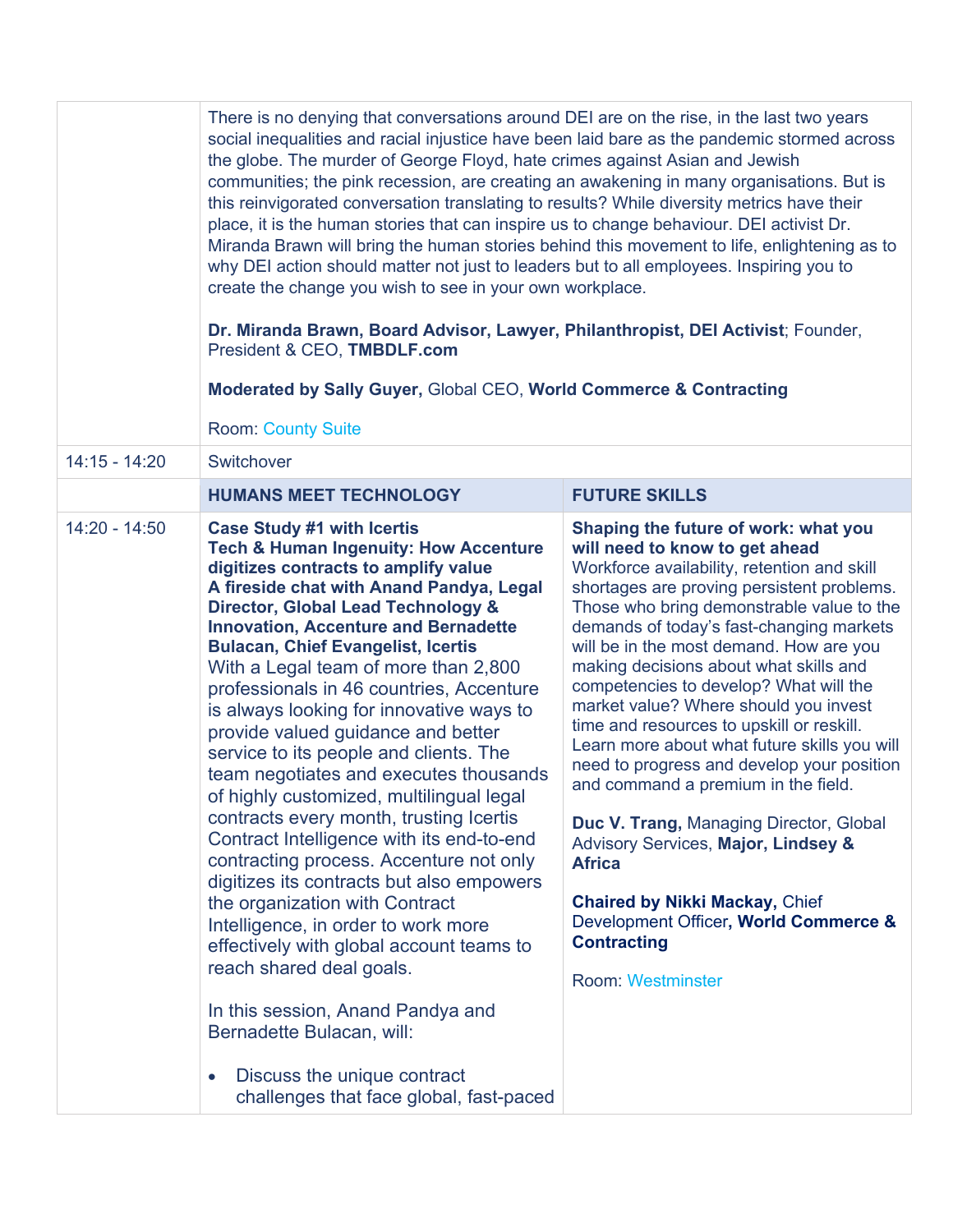|                 | and revenue-generating contract<br>teams;<br>Share best practices and other<br>$\bullet$<br>considerations to deploy automated<br>and transformative contract workflows<br>to support high-volume deal<br>transactions;<br>Examine both the soft skills and<br>$\bullet$<br>organizational and cultural<br>competencies necessary to undertake<br>a successful international,<br>organization wide deployment of CLM.<br>Anand Pandya, Legal Director - Global                                                                                                                                                                                                                                                                                                                                                                                                                                                                                                                                                                                                                                                                  |  |
|-----------------|---------------------------------------------------------------------------------------------------------------------------------------------------------------------------------------------------------------------------------------------------------------------------------------------------------------------------------------------------------------------------------------------------------------------------------------------------------------------------------------------------------------------------------------------------------------------------------------------------------------------------------------------------------------------------------------------------------------------------------------------------------------------------------------------------------------------------------------------------------------------------------------------------------------------------------------------------------------------------------------------------------------------------------------------------------------------------------------------------------------------------------|--|
|                 | Legal Technology & Innovation,<br><b>Accenture</b>                                                                                                                                                                                                                                                                                                                                                                                                                                                                                                                                                                                                                                                                                                                                                                                                                                                                                                                                                                                                                                                                              |  |
|                 | Bernadette Bulacan, Lead Evangelist,<br><b>Icertis</b>                                                                                                                                                                                                                                                                                                                                                                                                                                                                                                                                                                                                                                                                                                                                                                                                                                                                                                                                                                                                                                                                          |  |
|                 | <b>Chaired by Paul Branch, Chief Networking</b><br>Officer, World Commerce & Contracting                                                                                                                                                                                                                                                                                                                                                                                                                                                                                                                                                                                                                                                                                                                                                                                                                                                                                                                                                                                                                                        |  |
|                 | <b>Room: County Suite</b>                                                                                                                                                                                                                                                                                                                                                                                                                                                                                                                                                                                                                                                                                                                                                                                                                                                                                                                                                                                                                                                                                                       |  |
| $14:50 - 15:10$ | <b>Break</b>                                                                                                                                                                                                                                                                                                                                                                                                                                                                                                                                                                                                                                                                                                                                                                                                                                                                                                                                                                                                                                                                                                                    |  |
|                 | <b>Room: Thames Lounge</b>                                                                                                                                                                                                                                                                                                                                                                                                                                                                                                                                                                                                                                                                                                                                                                                                                                                                                                                                                                                                                                                                                                      |  |
|                 | <b>HUMANS MEET TECHNOLOGY</b>                                                                                                                                                                                                                                                                                                                                                                                                                                                                                                                                                                                                                                                                                                                                                                                                                                                                                                                                                                                                                                                                                                   |  |
| $15:10 - 15:40$ | <b>Case Study #2 with DocuSign</b><br>How Shell modernised their contract management process, and the importance of<br>getting CLM implemented right<br>Agreements are at the center of every business process. To remain competitive,<br>organisations need to transform the way they manage agreements to keep up with the pace<br>of business today. Nowhere is this more true than at Shell, where they transformed their<br>contract management process with a combination of people, process and technology. In<br>this session, we will hear how Shell built a business case for CLM, how they managed<br>change to transform and simplify their contract process and accelerate their global<br>business. Deloitte will also share recommendations and best practices to conduct a<br>successful CLM implementation.<br><b>Magdalena Zagiel, Programme Manager, Chief Product Owner Contract Management,</b><br><b>Shell</b><br><b>Tom Brunt, Partner, Deloitte</b><br>Moderated by: Anna Fink, Sr. Director CLM, DocuSign<br><b>Chaired by Paul Branch, Chief Networking Officer, World Commerce &amp; Contracting</b> |  |
|                 |                                                                                                                                                                                                                                                                                                                                                                                                                                                                                                                                                                                                                                                                                                                                                                                                                                                                                                                                                                                                                                                                                                                                 |  |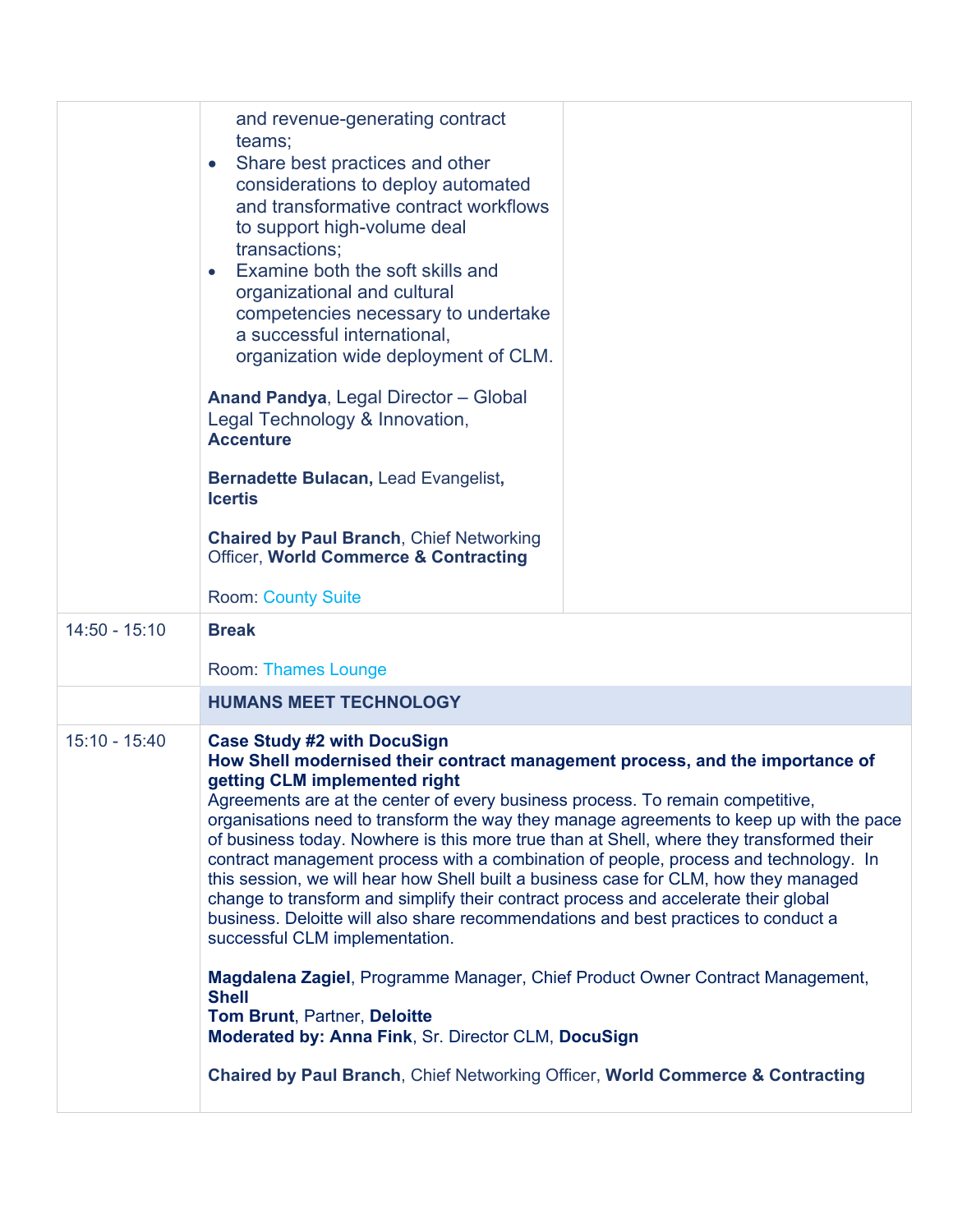|                 | <b>Room: County Suite</b>                                                                                                                                                                                                                                                                                                                                                                                                                                                                                                                                                                                                                                                                                                                                                                                                                                                                                                                   |
|-----------------|---------------------------------------------------------------------------------------------------------------------------------------------------------------------------------------------------------------------------------------------------------------------------------------------------------------------------------------------------------------------------------------------------------------------------------------------------------------------------------------------------------------------------------------------------------------------------------------------------------------------------------------------------------------------------------------------------------------------------------------------------------------------------------------------------------------------------------------------------------------------------------------------------------------------------------------------|
| 15:40 - 15:45   | Switchover                                                                                                                                                                                                                                                                                                                                                                                                                                                                                                                                                                                                                                                                                                                                                                                                                                                                                                                                  |
| 15:45 - 16:45   | Keynote panel discussion: contracting for value - why cohesive collaboration<br>matters so much now                                                                                                                                                                                                                                                                                                                                                                                                                                                                                                                                                                                                                                                                                                                                                                                                                                         |
|                 | Given the pandemic and uncertainty- as well as the reputational environment and risk with<br>supply chain disruption, the natural way to go is contracting for value. It's these kinds of<br>relationships that bring value throughout the contracting lifecycle rather than just one<br>moment in time. If we are going to really commit to value contracting it will take a cohesive<br>approach between legal, finance, commercial and procurement. This panel will bring those<br>groups together and uncover how they can collaborate and work in harmony and how<br>collaborative technology will bring cohesion.                                                                                                                                                                                                                                                                                                                     |
|                 | <b>Speakers include:</b>                                                                                                                                                                                                                                                                                                                                                                                                                                                                                                                                                                                                                                                                                                                                                                                                                                                                                                                    |
|                 | Wei Ling Lim, General Counsel, Unilever<br>Rob Woodstock, Chief Commercial Officer, HMRC<br>Linda Berry, EVP Group Head of Commercial & Contract Management, Capgemini<br>Isabelle Sabaud, SVP CFO/COO International, Talan                                                                                                                                                                                                                                                                                                                                                                                                                                                                                                                                                                                                                                                                                                                 |
|                 | <b>Chaired by Sally Guyer, Global CEO, World Commerce &amp; Contracting</b>                                                                                                                                                                                                                                                                                                                                                                                                                                                                                                                                                                                                                                                                                                                                                                                                                                                                 |
|                 | <b>Room: County Suite</b>                                                                                                                                                                                                                                                                                                                                                                                                                                                                                                                                                                                                                                                                                                                                                                                                                                                                                                                   |
| $16:45 - 17:25$ | Closing Remarks & Keynote In Conversation with Baroness Verma: Creating global<br>change starts with finding the power of your own voice                                                                                                                                                                                                                                                                                                                                                                                                                                                                                                                                                                                                                                                                                                                                                                                                    |
|                 | According to Pew Research, women have lost more jobs than men during the pandemic.<br>And the effects-both at work and at home-have been worst for women in emerging<br>economies. The challenge to create global change with governments, communities and<br>individuals is great, but we cannot afford not to act. As contracting & commercial<br>professionals, we must look at our role in shifting and shaping the status quo. What tools<br>can we arm ourselves with to make changes with a lasting positive impact? In this<br>fascinating conversation, we'll hear from the remarkable Baroness Verma whose high<br>profile career in the UK government and work as the Chair of UN Women UK has proven<br>her to be just the kind of voice of disruption and change that we need to push towards a<br>better future. Find out how we can remove cultural barriers that prevent women and girls<br>from achieving their potential. |
|                 | Baroness Sandy Verma, Member of the House of Lords, Former Minister and Champion<br>for Equality and Gender issues, Chair of UN Women UK, Chair of the EU Sub Committee<br>for Goods, Member of the EU Select Committee.<br>Sally Guyer, Global CEO, World Commerce & Contracting                                                                                                                                                                                                                                                                                                                                                                                                                                                                                                                                                                                                                                                           |
|                 | <b>Room: County Suite</b>                                                                                                                                                                                                                                                                                                                                                                                                                                                                                                                                                                                                                                                                                                                                                                                                                                                                                                                   |
| 18:45 - 22:00   | <b>WorldCC Drinks Reception, Gala Dinner &amp; Awards Ceremony</b>                                                                                                                                                                                                                                                                                                                                                                                                                                                                                                                                                                                                                                                                                                                                                                                                                                                                          |
|                 | Keynote address: Why are we still talking about Diversity and Inclusion!?!<br>Everywhere you look these days there is a story relating to Diversity and Inclusion. Whether<br>that is relating to race, the LGBTQIA+ community, disability or other groups experiencing                                                                                                                                                                                                                                                                                                                                                                                                                                                                                                                                                                                                                                                                     |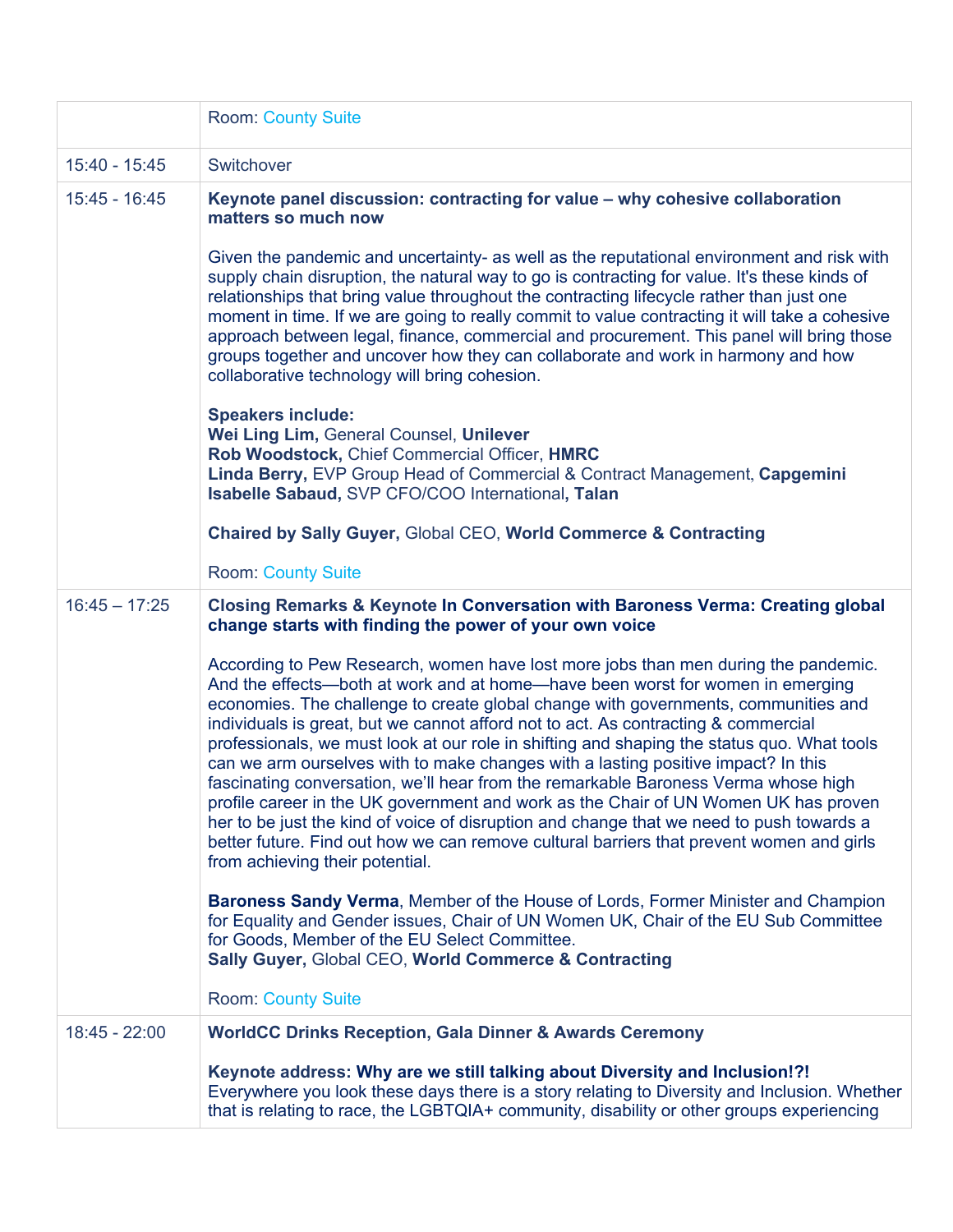| inequality, the topic is never far from conversation at work, in the news, or our general day-<br>to-day. In this session, Cynthia V. Davis will explore where we are at as a society in the<br>journey towards equality and what that means for organisations, particularly relating to<br>recruitment, diversifying talent pipelines and pay gaps. She will also look at the impact this<br>has on enhancing productivity, innovation, and better collaboration for business success.<br>She will also be sharing heartfelt but practical tips along the way. |
|-----------------------------------------------------------------------------------------------------------------------------------------------------------------------------------------------------------------------------------------------------------------------------------------------------------------------------------------------------------------------------------------------------------------------------------------------------------------------------------------------------------------------------------------------------------------|
| Cynthia V. Davis FRSA, CEO & Founder, Diversifying Group; Co-Founder,<br>Diversifying.io, Chair of the Board, Trustee & DEI Campaigner                                                                                                                                                                                                                                                                                                                                                                                                                          |
| Co-Hosted by: Barry Hooper, Chief Commercial Officer, Ministry of Justice; Chairman of<br>the Board, World Commerce & Contracting &<br><b>Sally Guyer, Global CEO, World Commerce &amp; Contracting</b>                                                                                                                                                                                                                                                                                                                                                         |

|                | Day Two - Thursday 23 June                                                                                                                                                                                                                                                                                                                                                                                                                                                                                                                                                                                                                                                                                                                                                                                                                                                                                                                                                                                                                               |
|----------------|----------------------------------------------------------------------------------------------------------------------------------------------------------------------------------------------------------------------------------------------------------------------------------------------------------------------------------------------------------------------------------------------------------------------------------------------------------------------------------------------------------------------------------------------------------------------------------------------------------------------------------------------------------------------------------------------------------------------------------------------------------------------------------------------------------------------------------------------------------------------------------------------------------------------------------------------------------------------------------------------------------------------------------------------------------|
|                | All times appear in British Standard Time (BST)                                                                                                                                                                                                                                                                                                                                                                                                                                                                                                                                                                                                                                                                                                                                                                                                                                                                                                                                                                                                          |
| $7:45 - 8:45$  | <b>WorldCC Council Members &amp; Fellows Breakfast - By Invitation only</b><br>Hosted by Sally Guyer, Global CEO, World Commerce & Contracting<br>Room: Thames 1                                                                                                                                                                                                                                                                                                                                                                                                                                                                                                                                                                                                                                                                                                                                                                                                                                                                                         |
| $8:15 - 8:45$  | <b>Morning refreshments &amp; networking</b><br>Room: Thames Lounge                                                                                                                                                                                                                                                                                                                                                                                                                                                                                                                                                                                                                                                                                                                                                                                                                                                                                                                                                                                      |
| $8:45 - 9:05$  | Keynote address with Kriti Sharma: a human-centered approach to Al<br>Al is one of the most transformative technologies that we have seen in history and yet<br>fears related to its exponential growth run abound- will it replace jobs? Can it keep our<br>data safe? However, the advantages and potential of AI are undeniable- such as saving<br>time and money, increasing efficiency, and improving customer experience. In the world<br>of CCM, it seems like AI and data analytics are poised to improve contract quality and<br>value but everyone wants to know at what cost? How and when can we determine if the<br>benefits outweigh the risks? Join this illuminating keynote with AI expert Kriti Sharma, a<br>true AI guru, founder of AI for Good UK, and Chief product officer-legal tech at Thomson<br>Reuters as she walks us through the many facets of AI in CCM and beyond.<br>Kriti Sharma, Founder, Al for Good UK<br><b>Chaired by Sally Guyer, Global CEO, World Commerce &amp; Contracting</b><br><b>Room: County Suite</b> |
| $9:05 - 10:05$ | <b>Battle of the Tech</b><br>There has never been a greater need for investment in contract technology - but how do<br>you assess? What questions do you need to ask? How do you differentiate between<br>providers? Our Contract Tech Gurus are here to help answer these questions in The<br>Battle of the Techs. Four contract tech providers will do 2 min demos to our panel of tech<br>Gurus who will fire the all-important questions you need to be thinking about.                                                                                                                                                                                                                                                                                                                                                                                                                                                                                                                                                                              |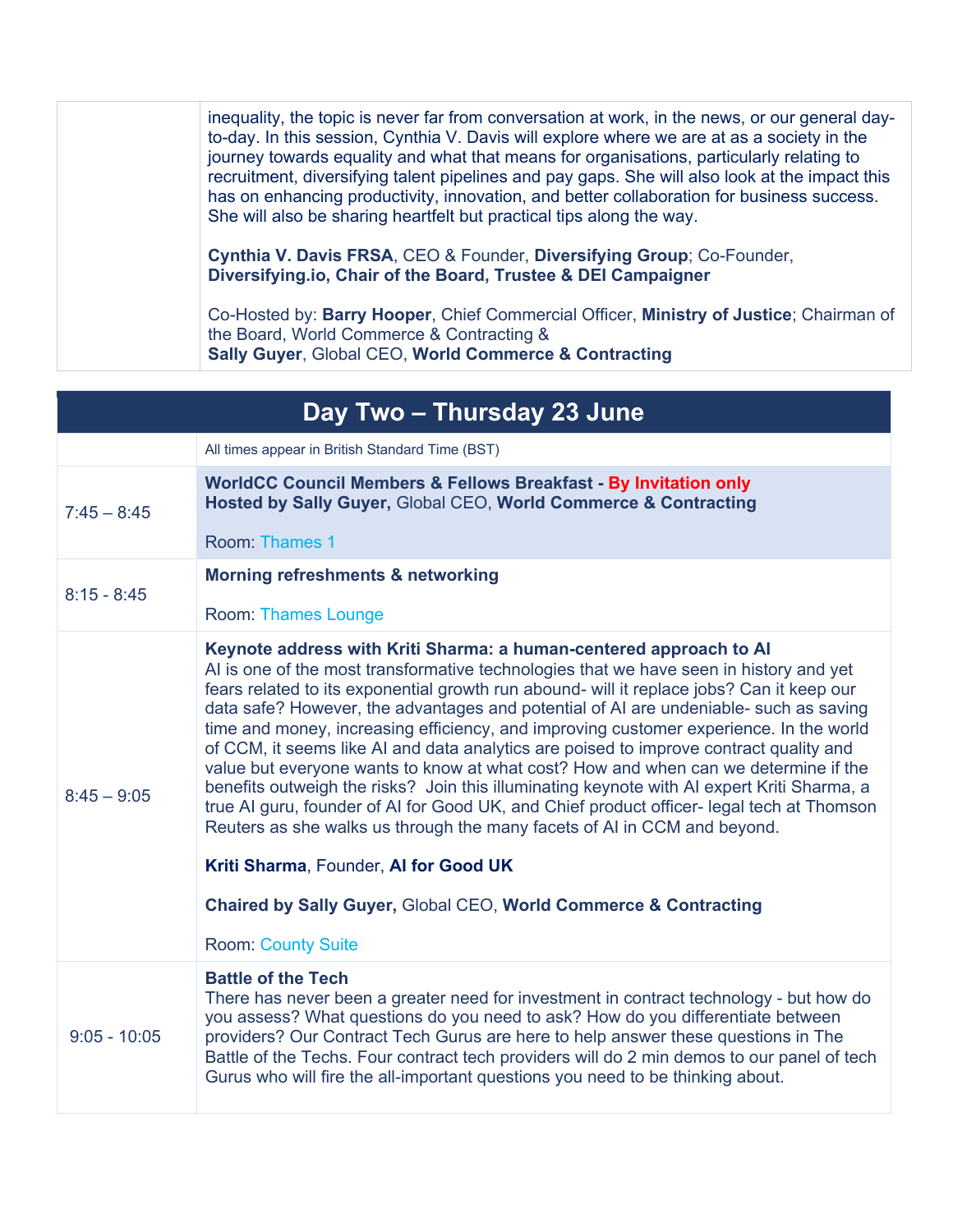|                 | <b>Tech Gurus:</b><br><b>Fraser Hill, General Manager Digital &amp; Process Transformation, Shell Projects &amp;</b><br>Technology, Shell<br>Amy McConnell, Head of Legal Operations & Business Contracting, Vodafone<br><b>Business</b><br>Kate Danson, Group General Counsel and Company Secretary, SThree PIc<br><b>Tech Providers:</b><br>Andy Wishart, Chief Product Officer, Agiloft<br>Scott Quinn, Vice President- Customer Success, SirionLabs<br>Ash Finnegan, Digital Transformation Officer, Conga<br><b>Chaired by: Craig Conte, Partner, Deloitte Legal</b><br><b>Partnered by Deloitte Legal</b>        |                                                                                                                                                                                                                                                                                                                                                                                                                                                                                                                                                                                                                                                                               |
|-----------------|------------------------------------------------------------------------------------------------------------------------------------------------------------------------------------------------------------------------------------------------------------------------------------------------------------------------------------------------------------------------------------------------------------------------------------------------------------------------------------------------------------------------------------------------------------------------------------------------------------------------|-------------------------------------------------------------------------------------------------------------------------------------------------------------------------------------------------------------------------------------------------------------------------------------------------------------------------------------------------------------------------------------------------------------------------------------------------------------------------------------------------------------------------------------------------------------------------------------------------------------------------------------------------------------------------------|
|                 | <b>Room: County Suite</b><br><b>HUMANS MEET</b><br><b>TECHNOLOGY</b>                                                                                                                                                                                                                                                                                                                                                                                                                                                                                                                                                   | <b>DATA MANAGEMENT</b>                                                                                                                                                                                                                                                                                                                                                                                                                                                                                                                                                                                                                                                        |
| $10:05 - 10:35$ | <b>Case Study #3 with SirionLabs</b><br><b>Revamping Rolls-Royce Power Systems</b><br>- Going Global & Digital<br>Learn how Rolls-Royce accelerated<br>achieving enterprise-wide process<br>efficiencies and greater ROI with SirionOne,<br>SirionLabs' global AI-led contract lifecycle<br>management technology.<br>Piers Bishop, Regional Vice President,<br><b>UKIN Sales, SirionLabs</b><br>Julia Dorner, Team Leader SAAC, Global<br><b>Contract Management, Rolls-Royce</b><br><b>Chaired by Paul Branch, Chief Networking</b><br><b>Officer, World Commerce &amp; Contracting</b><br><b>Room: County Suite</b> | Data management and systems<br>Find out the importance of contract data<br>and the challenges involved in<br>systemising complex agreements. Join<br>Joanne Walker, Head of Capability Centre<br>- General Counsel, Rolls-Royce as she<br>shares her experience in terms of<br>approach, barriers, learning from failure<br>and discuss the benefits and huge<br>potential of having one executive digital<br>contract data source.<br>Joanne Walker, Head of Capability<br>Centre; Civil Aerospace General Counsel,<br><b>Rolls-Royce</b><br><b>Chaired by: Diane Kilkenny, Chief</b><br>Revenue Officer, World Commerce &<br><b>Contracting</b><br><b>Room: Westminster</b> |
| $10:35 - 11:00$ | <b>Break</b><br>Room: Thames Lounge                                                                                                                                                                                                                                                                                                                                                                                                                                                                                                                                                                                    |                                                                                                                                                                                                                                                                                                                                                                                                                                                                                                                                                                                                                                                                               |
|                 | <b>INDUSTRY CAFE ROUNDTABLES</b>                                                                                                                                                                                                                                                                                                                                                                                                                                                                                                                                                                                       | <b>SUPPLY CHAIN FOCUS</b>                                                                                                                                                                                                                                                                                                                                                                                                                                                                                                                                                                                                                                                     |
| $11:00 - 11:30$ | The future of Contract Data Management<br>in your Industry<br>Currently, contract related data sits in an<br>average of 24 different systems and that is a<br>challenge that has only been exacerbated by                                                                                                                                                                                                                                                                                                                                                                                                              | Transparency: the simple answer to<br>supply chain woes<br>Disruption and rising costs were<br>intensified by the pandemic. But these                                                                                                                                                                                                                                                                                                                                                                                                                                                                                                                                         |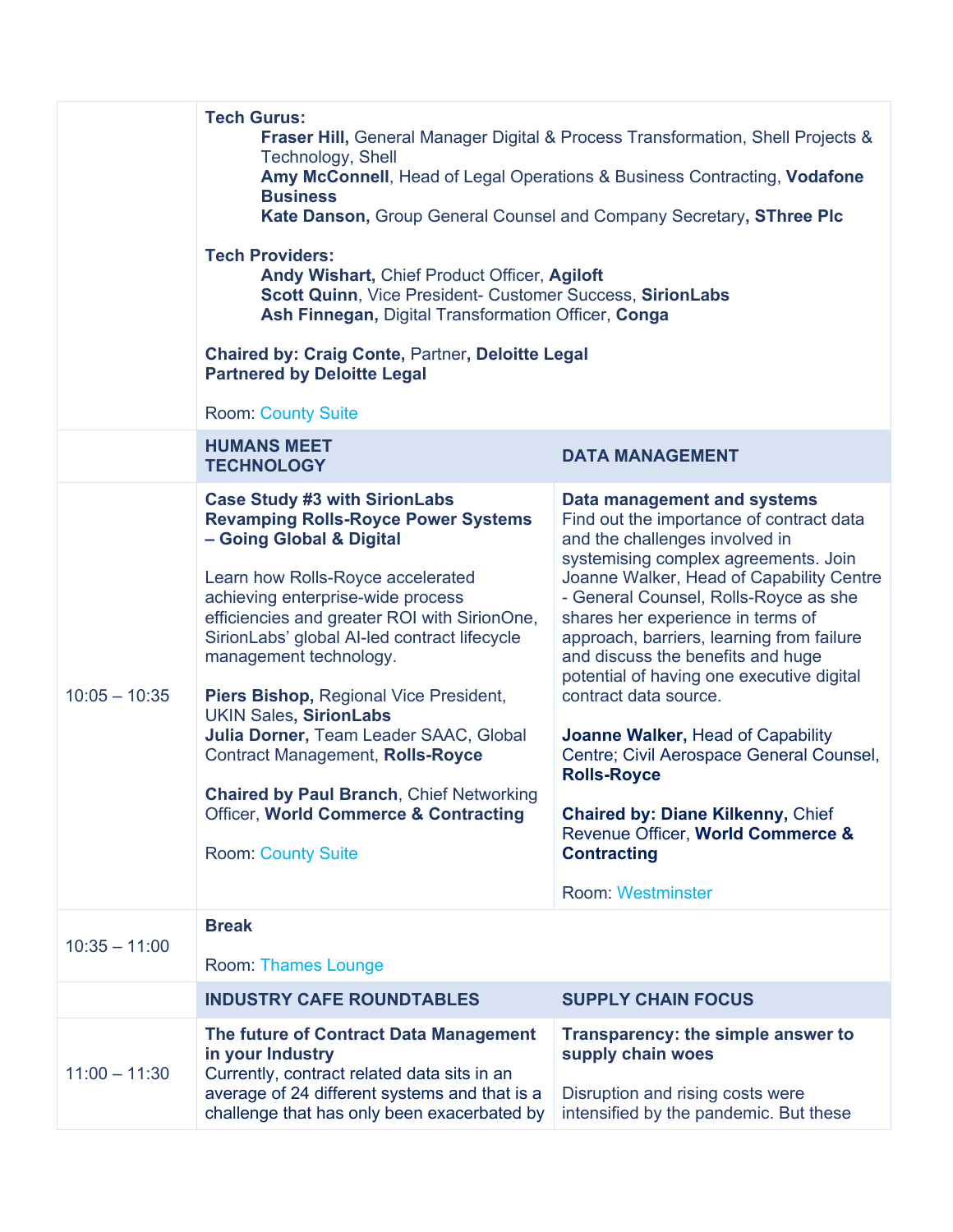|                                                                                                                                                                                                                                                                                                                                                                                                                                                                                                                                                                                                                       | the pandemic. Manually trying to connect<br>disaggregated data is impossible and in<br>most cases this data is only used<br>transactionally and reactively. What is the<br>current practice for managing contract data<br>in your industry? What challenges does it<br>face and what direction is it heading?<br>In two 20-minute rounds executives grouped<br>in the same industry will discuss the<br>same set questions that genuinely matter to<br>everyone. After the second round of<br>conversation, table hosts are invited to<br>harvest, sharing insights from their<br>discussions with the rest of the large group. | issues have taken an even greater<br>spotlight with the impact of UK leaving the<br>EU. Supply chain issues are at the very<br>top of many organisation's agendas right<br>now with delays and lost sales causing<br>unprecedented challenges. Now is the<br>time to create better visibility from end to<br>end so that everyone wins.<br><b>Simon Geale, Executive Vice President</b><br>Procurement, Proxima<br><b>Chaired by Paul Branch, Chief</b><br>Networking Officer, World Commerce &<br><b>Contracting</b>                                                                                                                                                                                                                                                                                                                                                                                                                                                                                                                                                                                                                 |
|-----------------------------------------------------------------------------------------------------------------------------------------------------------------------------------------------------------------------------------------------------------------------------------------------------------------------------------------------------------------------------------------------------------------------------------------------------------------------------------------------------------------------------------------------------------------------------------------------------------------------|---------------------------------------------------------------------------------------------------------------------------------------------------------------------------------------------------------------------------------------------------------------------------------------------------------------------------------------------------------------------------------------------------------------------------------------------------------------------------------------------------------------------------------------------------------------------------------------------------------------------------------|---------------------------------------------------------------------------------------------------------------------------------------------------------------------------------------------------------------------------------------------------------------------------------------------------------------------------------------------------------------------------------------------------------------------------------------------------------------------------------------------------------------------------------------------------------------------------------------------------------------------------------------------------------------------------------------------------------------------------------------------------------------------------------------------------------------------------------------------------------------------------------------------------------------------------------------------------------------------------------------------------------------------------------------------------------------------------------------------------------------------------------------|
|                                                                                                                                                                                                                                                                                                                                                                                                                                                                                                                                                                                                                       | <b>Aerospace &amp; Defense</b>                                                                                                                                                                                                                                                                                                                                                                                                                                                                                                                                                                                                  | <b>Room: Westminster</b>                                                                                                                                                                                                                                                                                                                                                                                                                                                                                                                                                                                                                                                                                                                                                                                                                                                                                                                                                                                                                                                                                                              |
|                                                                                                                                                                                                                                                                                                                                                                                                                                                                                                                                                                                                                       | & Commercial Excellence,<br>Commercial Management, Saab                                                                                                                                                                                                                                                                                                                                                                                                                                                                                                                                                                         | <b>AGILE CONTRACTING &amp;</b><br><b>PROCUREMENT</b>                                                                                                                                                                                                                                                                                                                                                                                                                                                                                                                                                                                                                                                                                                                                                                                                                                                                                                                                                                                                                                                                                  |
| Ulrika Söderlund, Director Contract<br><b>Dynamics AB</b><br>Counsel, Rolls-Royce<br><b>Energy</b><br><b>IT Function, Shell</b><br><b>Public Sector</b><br>Officer, Ministry of Justice;<br>Chairman of the Board, World<br><b>Commerce &amp; Contracting</b><br><b>CIPFA</b><br><b>IT &amp; Consulting</b><br>$11:30 - 12:15$<br>Law<br>Phil Dungey, Senior Director,<br><b>Deloitte Legal</b><br><b>Telecoms</b><br><b>Tomas Vanderick, Interim MD</b><br><b>Commercial Global, BT</b><br>Nik Boni, Head of Contract &<br><b>BFSI</b><br>Simon Timms, CPO, Bank of<br><b>England</b><br>Fayola-Maria Jack, Managing | Joanne Walker, Head of Capability<br>Centre; Civil Aerospace General<br><b>James Morriss, Supplier Manager</b><br><b>Barry Hooper, Chief Commercial</b><br>Jeffrey Matsu, Chief Economist,<br>Janet Taylor-Hall, CEO, Cognia<br><b>Business Management, Orange</b><br>Director, Head of Non Permanent<br><b>Workforce, Lloyds Banking Group</b>                                                                                                                                                                                                                                                                                 | The Agile Journey of Roche<br><b>Procurement</b><br>Most have heard of 'Agile' by now and the<br>theory sounds promising - to setup your<br>organisation, team and ways of working to<br>be ready to respond and innovate quickly<br>in a world that is changing at an<br>unprecedented speed. In Procurement<br>and Contracting, the Agile success stories<br>that come from IT and App building can<br>feel remote and hard to translate to our<br>world.<br>In Roche, these pressures sit alongside<br>the need to constantly bring 'value<br>beyond savings' from suppliers and<br>contracting. Join Colm Diamond and<br>Mirko Kleiner to hear Roche's journey on<br>how the Procurement and Contracts<br>function are changing their structure, how<br>they think and how they work<br>fundamentally to try to get Agile to work<br>for them and how it's going in reality.<br><b>Colm Diamond, Productivity Lead,</b><br>Global Procurement, Roche<br>Mirko Kleiner, President, Lean-Agile<br><b>Procurement Alliance</b><br><b>Chaired by Paul Branch, Chief</b><br>Networking Officer, World Commerce &<br><b>Contracting</b> |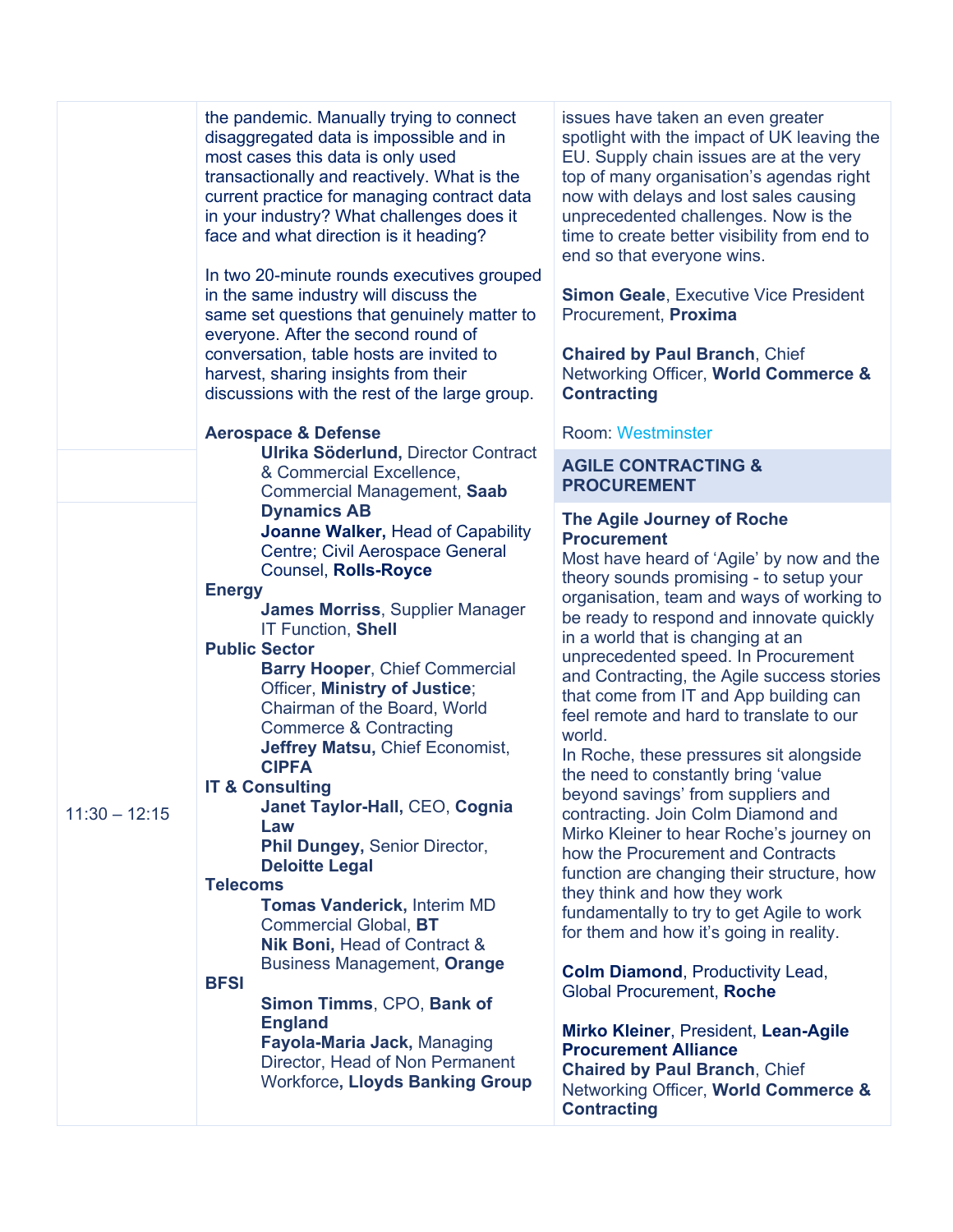|                 | <b>Chaired by: Diane Kilkenny, Chief</b><br>Revenue Officer, World Commerce &<br><b>Contracting</b>                                                                                                                                                                                                                                                                                                                                                                                                                                                                                                                                                                                                                                                                                    | <b>Room: Westminster</b> |
|-----------------|----------------------------------------------------------------------------------------------------------------------------------------------------------------------------------------------------------------------------------------------------------------------------------------------------------------------------------------------------------------------------------------------------------------------------------------------------------------------------------------------------------------------------------------------------------------------------------------------------------------------------------------------------------------------------------------------------------------------------------------------------------------------------------------|--------------------------|
|                 | <b>Room: County Suite</b>                                                                                                                                                                                                                                                                                                                                                                                                                                                                                                                                                                                                                                                                                                                                                              |                          |
| $12:15 - 13:15$ | Networking lunch in the exhibition area for all<br>Lunch & Learn with Deployed - Agreements Assemble! (optional)<br>Deployed will be giving you a whistle-stop tour of Statements of Work with 20 slides in 20<br>seconds each. Learn about how the preparation, pre-signature phase of projects is often<br>missed and how the dialogue that occurs while preparing work helps to write clear<br>Statements of Work. After the presentation, there will be an informal lunch and an<br>opportunity to ask Jamie Gannaway (Chief Product Officer and Co-Founder) questions<br>and discuss how Statements of Work are generated in your organisation and where you<br>could enhance and improve that process.<br>Jamie Gannaway, CPO & Co-Founder, Deployed<br><b>Room: Westminster</b> |                          |
| $13:15 - 14:10$ | The BIG Debate & Audience Vote<br>Motion: In spite of aspirations to the contrary, collaboration between buyers and suppliers<br>will always remain an exception<br><b>Arguing for the motion:</b><br>Barry Hooper, Chief Commercial Officer, Ministry of Justice; Chairman of the Board,<br><b>World Commerce &amp; Contracting</b><br>Isabel Parker, Executive Director, Digital Legal Exchange<br>Arguing against the motion:<br><b>Sally Sfeir-Tait, CEO, Regulaition</b><br>Mark Cohen, CEO & Founder, Legal Mosaic; Executive Chairman, The Digital Legal<br><b>Exchange</b><br><b>Moderated by: Tim Cummins, Professor, Leeds University; President, World</b><br><b>Commerce &amp; Contracting</b><br><b>Room: County Suite</b>                                                |                          |
|                 | <b>CONTRACT CORNER</b><br>Top tips for making contracts better                                                                                                                                                                                                                                                                                                                                                                                                                                                                                                                                                                                                                                                                                                                         |                          |
| $14:10 - 15:20$ | You've asked and we've answered: in this hour-long session you will gain practical<br>insights and skills about effective contracting practices so that you can walk away armed<br>to achieve better outcomes. Choose your roundtable and hear from experts who will<br>deliver short presentations identifying top tips in that area. You will have a chance to<br>share your experiences, ask questions and tackle challenges you face today.<br><b>Scope of work</b><br>Jamie Gannaway, CPO & Co-Founder, Deployed                                                                                                                                                                                                                                                                  |                          |